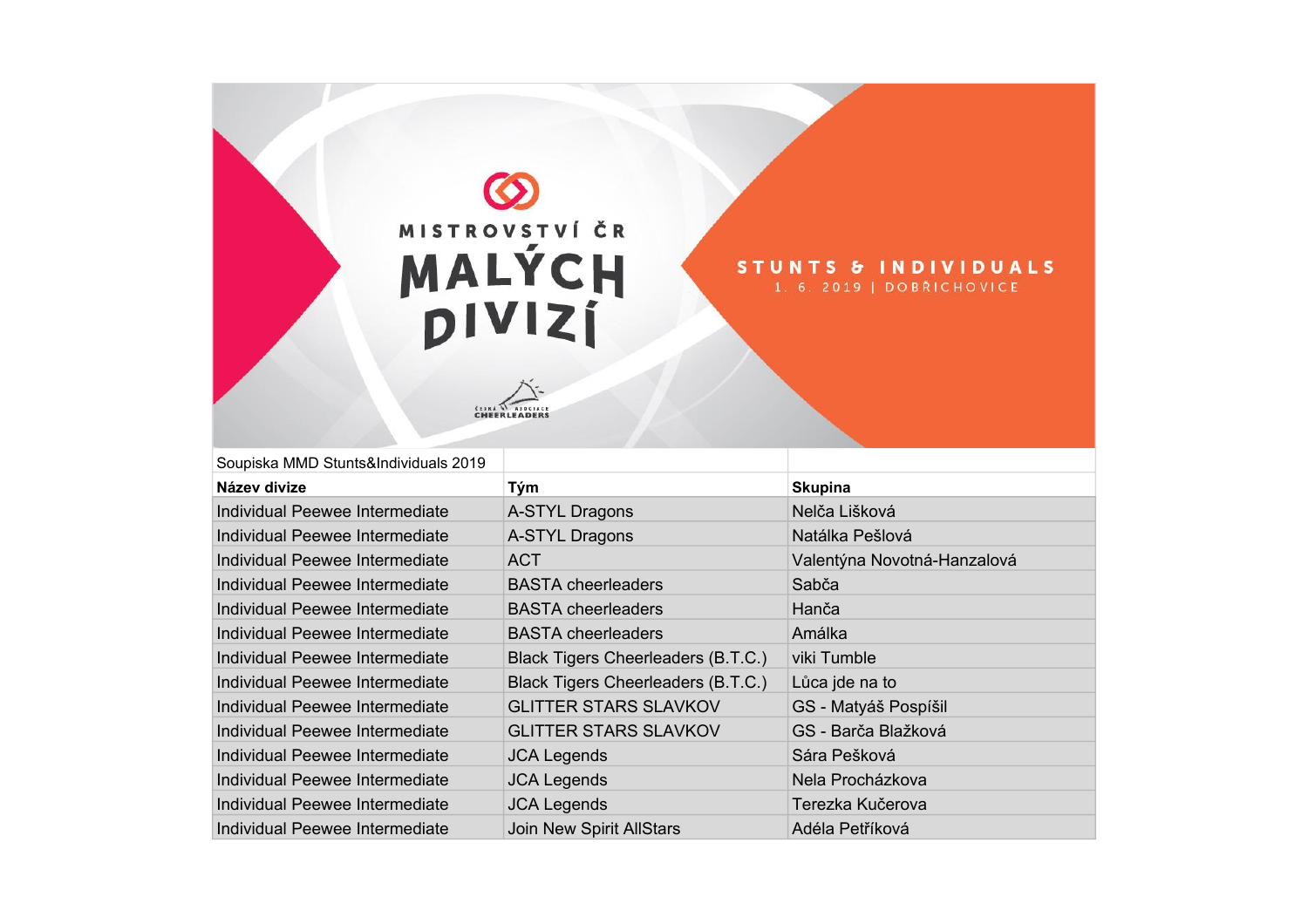| Individual Peewee Intermediate | <b>Pilsen Jaguars Cheerleaders</b>                          | Monika Veselá             |
|--------------------------------|-------------------------------------------------------------|---------------------------|
| Individual Peewee Intermediate | <b>Prague Eagles Cheerleaders</b>                           | Petite Eagles - Ema       |
| Individual Peewee Intermediate | <b>Prague Eagles Cheerleaders</b>                           | Tiny Eagles - Verča       |
| Individual Peewee Intermediate | <b>Prague Eagles Cheerleaders</b>                           | Tiny Eagles - Adélka      |
| Individual Peewee Intermediate | <b>Prague Eagles Cheerleaders</b>                           | <b>Tiny Eagles- Terka</b> |
| Individual Peewee Intermediate | <b>Prague Eagles Cheerleaders</b>                           | Petite Eagles - Klárka    |
| Individual Peewee Intermediate | <b>Prague Eagles Cheerleaders</b>                           | Tiny Eagles - Nikča       |
| Individual Peewee Intermediate | <b>Prague Eagles Cheerleaders</b>                           | Petite Eagles - Kája      |
| Individual Peewee Intermediate | <b>Prague Eagles Cheerleaders</b>                           | Petite Eagles - Anetka    |
| Individual Peewee Intermediate | Sharks cheerleaders                                         | Lucka Novodvorská         |
| Individual Peewee Intermediate | Sharks cheerleaders                                         | Adam Novák                |
| <b>Individual Youth Median</b> | A-STYL Dragons                                              | Janča Sbrilliová          |
| <b>Individual Youth Median</b> | A-STYL Dragons                                              | Kája Toboříková           |
| Individual Youth Median        | <b>ACT</b>                                                  | Natálie Šimáková          |
| <b>Individual Youth Median</b> | <b>BASTA cheerleaders</b>                                   | Mirča                     |
| Individual Youth Median        | <b>BASTA</b> cheerleaders                                   | Kája                      |
| <b>Individual Youth Median</b> | <b>BASTA</b> cheerleaders                                   | Vanessa                   |
| Individual Youth Median        | Cheer Academy                                               | Terka Charvátová          |
| <b>Individual Youth Median</b> | <b>GLITTER STARS SLAVKOV</b>                                | GS - Klárka Hrabovská     |
| <b>Individual Youth Median</b> | <b>GLITTER STARS SLAVKOV</b>                                | GS - Marianka Polívková   |
| <b>Individual Youth Median</b> | Hell's Cheerleaders České Budějovice Hell's - Em Kozojedová |                           |
| <b>Individual Youth Median</b> | <b>JCA Legends</b>                                          | Klára Wolfanová           |
| <b>Individual Youth Median</b> | <b>JCA Legends</b>                                          | Klára Zachariášová        |
| <b>Individual Youth Median</b> | Join New Spirit AllStars                                    | Ondřej Pecháč             |
| <b>Individual Youth Median</b> | Join New Spirit AllStars                                    | Leona Bilá                |
| <b>Individual Youth Median</b> | Join New Spirit AllStars                                    | Aneta Maštalířová         |
| <b>Individual Youth Median</b> | Join New Spirit AllStars                                    | JNS Áďa Dorazilová        |
| <b>Individual Youth Median</b> | Pilsen Jaguars Cheerleaders                                 | Ema Spoustová             |
| <b>Individual Youth Median</b> | Prague Eagles Cheerleaders                                  | Little Eagles - Anetka    |
| <b>Individual Youth Median</b> | <b>Prague Eagles Cheerleaders</b>                           | Little Eagles - Karin     |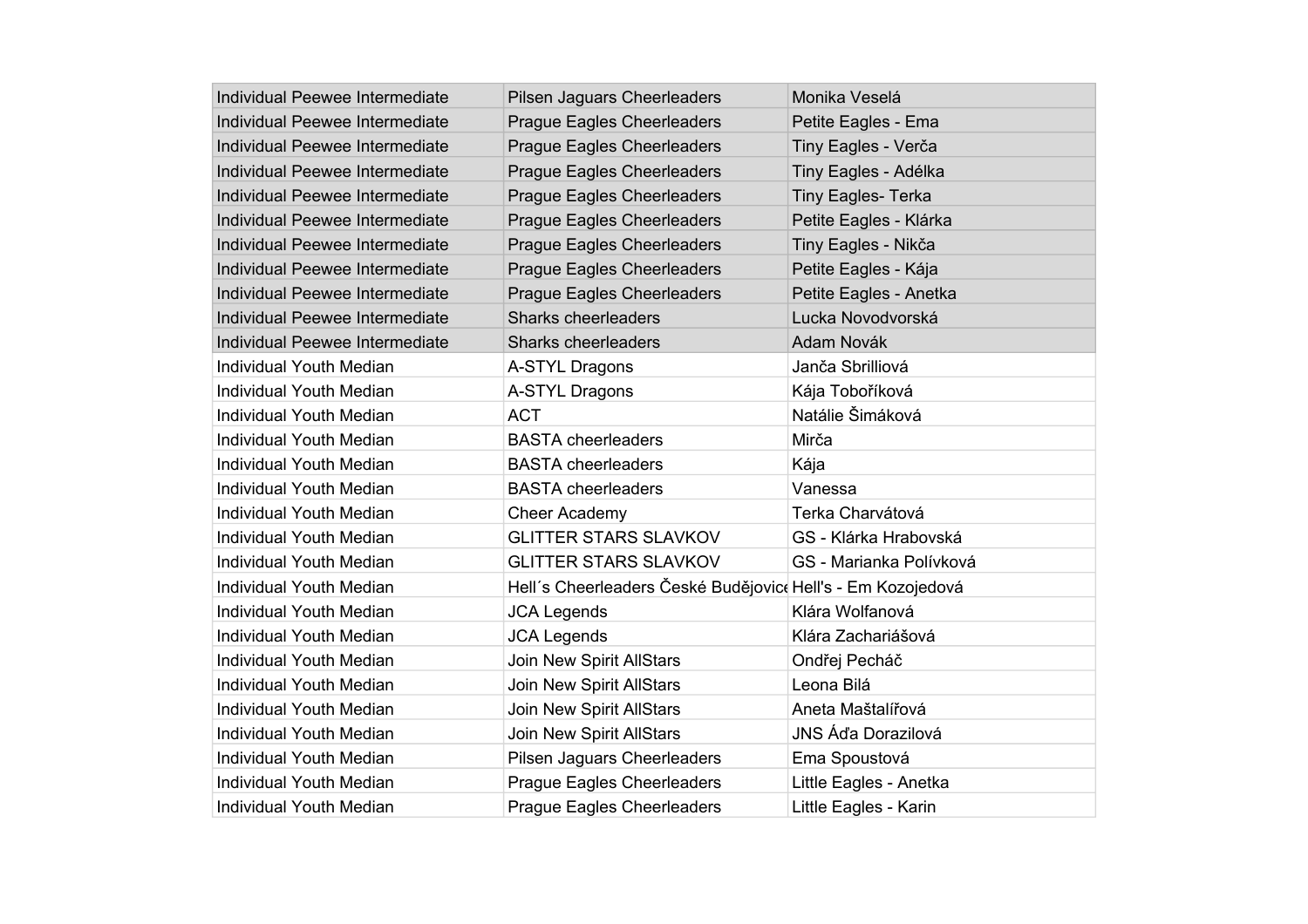| <b>Individual Youth Median</b>           | Prague Eagles Cheerleaders                                   | Little Eagles - Barča   |
|------------------------------------------|--------------------------------------------------------------|-------------------------|
| <b>Individual Youth Median</b>           | VSK Univerzita Brno - Tigers                                 | Sári Packová            |
| Individual Allgirl Junior Elite          | A-STYL Dragons                                               | Štěpánka Tomová         |
| Individual Allgirl Junior Elite          | <b>BASTA cheerleaders</b>                                    | Klára                   |
| Individual Allgirl Junior Elite          | <b>Fighters cheerleaders</b>                                 | Alena Jankovská         |
| Individual Allgirl Junior Elite          | <b>Fighters cheerleaders</b>                                 | Sára Kolková            |
| Individual Allgirl Junior Elite          | <b>Fighters cheerleaders</b>                                 | Adéla Gololobovová      |
| Individual Allgirl Junior Elite          | Hell's Cheerleaders České Budějovice Hell's - Viki Vejvodová |                         |
| Individual Allgirl Junior Elite          | <b>JCA Legends</b>                                           | Adéla Fejtová           |
| Individual Allgirl Junior Elite          | <b>JCA Legends</b>                                           | Veronika Dolejší        |
| Individual Allgirl Junior Elite          | Join New Spirit AllStars                                     | Kristina Janovská       |
| Individual Allgirl Junior Elite          | Join New Spirit AllStars                                     | Tereza Kovaříková       |
| Individual Allgirl Junior Elite          | <b>Prague Eagles Cheerleaders</b>                            | Junior Eagles - Nelča   |
| Individual Allgirl Junior Elite          | <b>Prague Eagles Cheerleaders</b>                            | Junior Eagles - Terezka |
| Individual Allgirl Junior Elite          | Sharks cheerleaders                                          | Eliška Uhlířová         |
| <b>Individual Coed Junior Elite</b>      | <b>GLITTER STARS SLAVKOV</b>                                 | GS - David Červinka     |
| Individual Allgirl Senior Premier        | <b>GLITTER STARS SLAVKOV</b>                                 | GS - Barča Hadincová    |
| Individual Allgirl Senior Premier        | <b>Join New Spirit AllStars</b>                              | Kateřina Veselá         |
| <b>Individual Allgirl Senior Premier</b> | <b>Prague Eagles Cheerleaders</b>                            | Lady Eagles - Barča     |
| Individual Allgirl Senior Premier        | <b>Prague Eagles Cheerleaders</b>                            | Lady Eagles - Eliška    |
| Individual Allgirl Senior Premier        | <b>Sharks cheerleaders</b>                                   | Nikol Hartová           |
| <b>Individual Allgirl Senior Premier</b> | <b>Cheerleaders Bees</b>                                     | Nikola Horáčková        |
| Individual Coed Senior Premier           | <b>GLITTER STARS SLAVKOV</b>                                 | GS - Tomáš Přichystal   |
| Individual Coed Senior Premier           | <b>GLITTER STARS SLAVKOV</b>                                 | GS - Pavel Sedlmajer    |
| <b>Individual Coed Senior Premier</b>    | <b>GLITTER STARS SLAVKOV</b>                                 | GS - Pavel Machálek     |
| Group Stunts Peewee Intermediate         | A-STYL Dragons                                               | Shining girls           |
| Group Stunts Peewee Intermediate         | A-STYL Dragons                                               | Sparking girls          |
| Group Stunts Peewee Intermediate         | <b>BASTA cheerleaders</b>                                    | <b>Basta Silver</b>     |
| Group Stunts Peewee Intermediate         | <b>BASTA cheerleaders</b>                                    | <b>Hornets Black</b>    |
| Group Stunts Peewee Intermediate         | Black Tigers Cheerleaders (B.T.C.)                           | B.T.C. Bonbons          |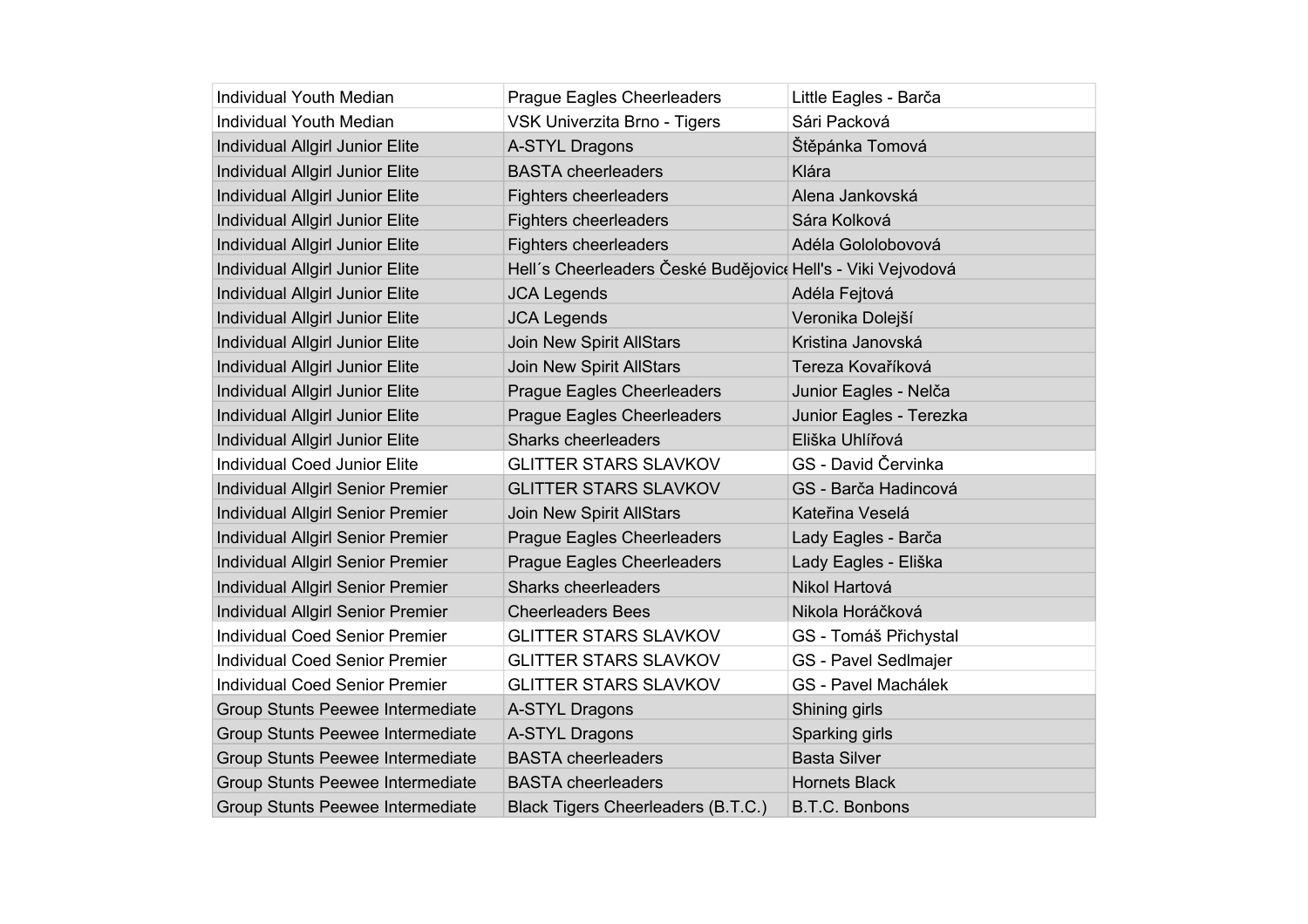| Group Stunts Peewee Intermediate         | <b>Cheer Academy</b>              | <b>Butterflies</b>          |
|------------------------------------------|-----------------------------------|-----------------------------|
| Group Stunts Peewee Intermediate         | FunTime Athletics Nový Jičín      | Skupina                     |
| Group Stunts Peewee Intermediate         | <b>GLITTER STARS SLAVKOV</b>      | <b>GS</b> - Night Heaven    |
| Group Stunts Peewee Intermediate         | <b>GLITTER STARS SLAVKOV</b>      | <b>GS</b> - Miracle         |
| Group Stunts Peewee Intermediate         | <b>JCA Legends</b>                | Rakshas                     |
| Group Stunts Peewee Intermediate         | <b>Join New Spirit AllStars</b>   | <b>JNS Bluebirds</b>        |
| Group Stunts Peewee Intermediate         | Pilsen Jaguars Cheerleaders       | <b>Flying Jags</b>          |
| Group Stunts Peewee Intermediate         | <b>Prague Eagles Cheerleaders</b> | <b>Tiny Eagles</b>          |
| Group Stunts Peewee Intermediate         | <b>Prague Eagles Cheerleaders</b> | Petite Eagles - Enamour     |
| Group Stunts Peewee Intermediate         | <b>Sharks cheerleaders</b>        | group Nikolka               |
| Group Stunts Peewee Intermediate         | Sharks cheerleaders               | group Adélka                |
| Group Stunts Youth Median                | A-STYL Dragons                    | Fireworks                   |
| Group Stunts Youth Median                | A-STYL Dragons                    | Supernovas                  |
| Group Stunts Youth Median                | <b>BASTA</b> cheerleaders         | <b>Hornets Yellow</b>       |
| Group Stunts Youth Median                | <b>BASTA cheerleaders</b>         | <b>Basta Shock</b>          |
| Group Stunts Youth Median                | <b>BSH Cheerleaders</b>           | <b>BSH Danger Flash</b>     |
| Group Stunts Youth Median                | <b>JCA Legends</b>                | Amaroks                     |
| Group Stunts Youth Median                | Join New Spirit AllStars          | <b>JNS Crazybirds</b>       |
| Group Stunts Youth Median                | <b>Join New Spirit AllStars</b>   | <b>JNS Smileybirds</b>      |
| Group Stunts Youth Median                | <b>Prague Eagles Cheerleaders</b> | Little Eagles - Exclusive   |
| Group Stunts Youth Median                | Prague Eagles Cheerleaders        | Little Eagles - Exceptional |
| Group Stunts Youth Median                | <b>Prague Eagles Cheerleaders</b> | Little Eagles - Effective   |
| Group Stunts Youth Median                | Sharks cheerleaders               | group Lucka                 |
| Group Stunts Youth Median                | Sharks cheerleaders               | group Míša                  |
| Group Stunts Youth Median                | VSK Univerzita Brno - Tigers      | <b>Tigers Kitties</b>       |
| <b>Group Stunts AllGirl Junior Elite</b> | <b>BASTA cheerleaders</b>         | <b>Basta Stings</b>         |
| Group Stunts AllGirl Junior Elite        | <b>BASTA cheerleaders</b>         | <b>Basta Fusion</b>         |
| Group Stunts AllGirl Junior Elite        | <b>BASTA cheerleaders</b>         | <b>Hornets Blue</b>         |
| Group Stunts AllGirl Junior Elite        | <b>BSH Cheerleaders</b>           | <b>BSH Shine</b>            |
| <b>Group Stunts AllGirl Junior Elite</b> | <b>Fighters cheerleaders</b>      | Hulk's Girls                |